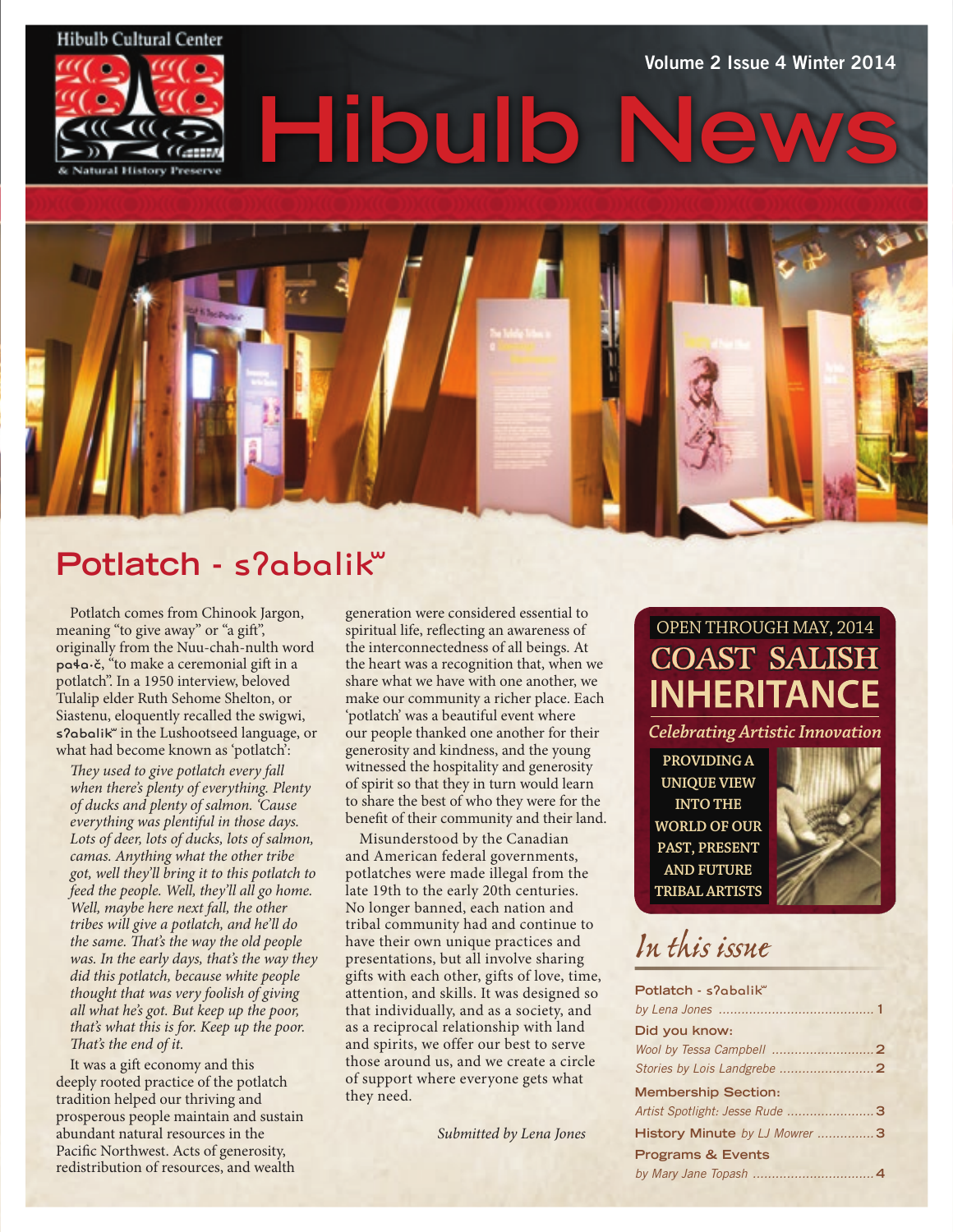### **Did You Know**

### *Wool*

In 2011, the Hibulb Cultural Center & Natural History Preserve was fortunate to receive a special donation. Ruth Anne Poynter, a resident of Marysville, brought in an antique spinning wheel. There was not a whole lot of information about the item and it still poses questions today about its history.

What is known about this piece is it was once owned by the former owners of the Old Tulalip Marina Store, Maggie and Frank Stout. Often, tribal members would trade items for goods at the store. A Tulalip family brought in and traded the spinning wheel for goods. The other information provided by Ruth was that it was constructed by a French carpenter that was once used at the Tulalip Indian School.

One thing that was evident was that the spinning wheel had received a great deal of use in the past. The surface of the pedal, used to spin the wheel, is now curved from the placement of many feet on its wooden surface.

Eager to find out more information about the spinning wheel, its characteristics were studied in an attempt to place a date.

After close inspection, there were letters engraved on the wheel's surface. Although difficult to read, they were still legible, engraved in the wood was "Seattle Cracker & Candy Company". Not all of the address is readable, but on the wood surface it reads: "Four Second South Ma\_\_\_".

After researching, it was initially thought that this wheel came from "The Palace of the Sweets" at South Second and Marion, which opened in 1893. However, the address for The Palace of the Sweets was not a complete match. As it turns out, The Seattle Cracker & Candy Company was sold to Pacific Biscuit Company in 1899, which had the address of 2nd Avenue South and Main.

It is unknown how this wheel made its trek to Tulalip, but it is concluded that the spinning wheel was constructed sometime between 1895 and 1915. There are still unanswered questions about the wheel, in particular, its connection with the Tulalip Indian School. Perhaps you might know something about it?

 *Submitted by Tessa Campbell*

Antique Spinning Wheel

### *Stories*

The winter season was a burdening factor to the ancestors of the Pacific Northwest. It was essential to "put away the paddles" since it was unsafe to enter the waters in the winter. The people, ʔacitalbix traveled on foot to winter powwow gatherings. These gatherings lasted many days that displayed songs and dance as well as storytelling. Storytellers carried stories for their families and these stories were told during these winter months.

Storytelling wasn't just for entertainment, but a teaching tool as well. Stories were and still are owned by families. Permission had to be granted to tell a specific story; this practice is still followed today. Winter was a time for sacred stories to wake up and be told to audiences. There are some stories

can only be told in the winter time. For instance, in the southern Lushootseed speaking region, Coyote stories and bear stories were and are only told in the winter time.

When a traditional story was opened on the floor, all listeners were encouraged to be still and quiet. Children were taught to listen and remember what they heard through questions with their parents and grandparents. Families believed that the story was told the exact same way every time. Stories were woven by the teller just like a basket that is crafted by their maker. Other families believed that there were variants of stories that were pulled from a knowledge pool of our ancestors.

When family stories were passed down, the elders were the critic and decided who the new teller and holder of their stories.

A Squaxin ancestor, Joyce Cheeka, had said that story mats were woven and children were solely responsible of taking care of that item and bringing it out whenever there was an elder or a storyteller opened the floor with a story.

Our oral tradition made wonderful, talented tellers, who lived and breathed the teachings behind our stories. Today, our stories are shortened and malnourished compared to the round, robust stories of long ago. The traditional stories echo the words of traditional teachings. They bounce off our modern ears and linger there like a sacred whisper.

 *Submitted by Lois Landgrebe*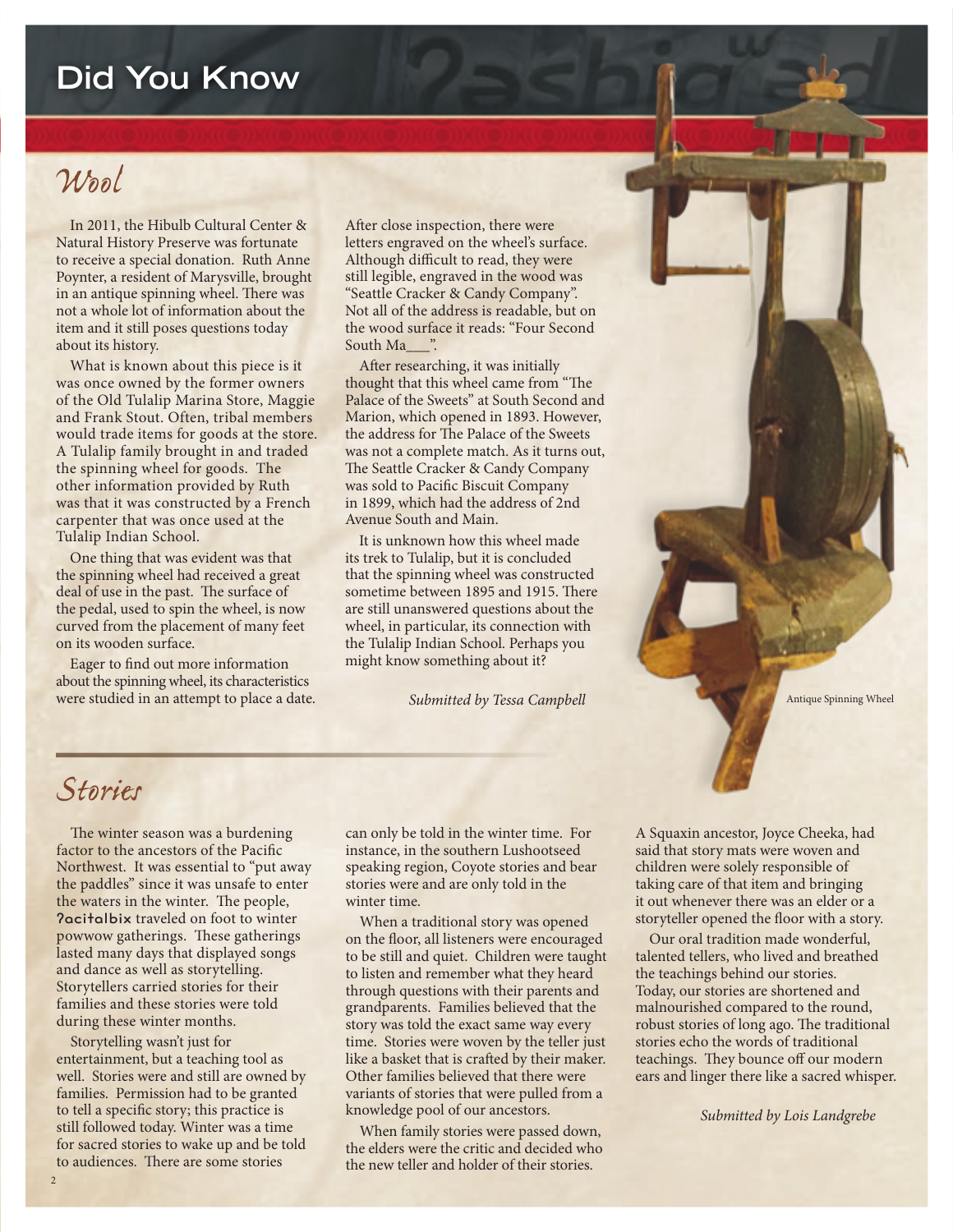# *Artist Spotlight:* **Jesse Rude**

**Jesse Rude was born in 1977 and he was given his Indian name by his grandfather, Bernie Gobin.**

I guess you could say my style falls into the "Contemporary Coast Salish" category but I don't necessarily want to label my style as contemporary. It really is non-descript. Yes, my style is modern, but I like the word evolved better. From the start, when I was learning from my various teachers throughout my life, I was always told "this is how you do it", "you're supposed to use these colors", and "it's supposed to look this way". In a way, I would rebel against that. I've always tried to bring as much life and realism as possible to my Coast Salish artwork, striving to make more than just a 2 dimensional designs.

My main teacher would be my grandfather, Bernie "kia-kia" Gobin (I realize "kia-kia" is misspelled but that is how my grandfather wrote it). From the age of 5, my grandfather would sit me down with pencil and paper and have me draw his carvings hanging on his walls. That was his way of keeping me out of his hair while he worked.

Another person I'm proud to consider a teacher is my uncle, Joe Gobin. It's hard for me to pick any one thing that inspires me. Nature, animals, other works of art, how I'm feeling at the moment, I get my inspiration from many different things. I work at the Tulalip Salmon Hatchery; I get a lot of inspiration from being around salmon all the time, but that's also who we (Tulalip) are, the people of the salmon. I'm most inspired by the stories, lessons, and ways of our culture that have been taught to me by my elders. My goal as an artist is to share my works with, inspire, bring attention to, and make proud my Tulalip people. "Remember who you are.



Remember where you come from." I heard this constantly throughout my life from my Grandma Dee, Grandpa Bernie, and my mother. One thing that I've always said and live by when it comes to my art is; I will always be a student. I will never stop learning. If there ever comes a day when I've learned it all, I might as well give up.

Photo source: Giles, Harry F. The Beauties of the State of Washington: A Book for Tourists. Olympia : Frank M. Lamborn, Public Printer, 1915, p. 55.

**SHOCHLIN-SHARE** 

*Submitted by Lena Jones, as told by Jesse Rude*

*History Minute*

#### **Indian Canoe Race**

At 1pm on Saturday, May 23, 1903, President Theodore Roosevelt made a "grand entrance" into Elliot Bay, arriving on the steamship Spokane, escorted by 64 other boats. After docking at the foot of University Street, he went by carriage to the old University of Washington campus and gave a speech to 50,000 people. He then headed for the city of Everett, where he was cheered on by tens of thousands of people who lined Hewitt Avenue to see when he paraded up to deliver a short address at the intersection of Hewitt and Colby.

Turning what was supposed to be a 10-minute talk into a 25-minute speech, he called Everett "an astonishing new city" and spoke on the lumber industry, which he called "the fourth great business interest in point of importance in the United States<sup>"</sup>.

Even then, surrounded what seemed like an infinite forest, he spoke about the need

for conservation of the resource: "Our aim should be to get the fullest use from the forest to-day, and yet to get that benefit in ways which will keep the forests for our children in the generations to come...."

In order to entertain the president, Indians from Tulalip, LaConner and Port Madison had been recruited to compete in a canoe race. The course started at a buoy off the Improvement Company's wharf to one opposite the Clark-Nickerson's mill and then return. This course would offer spectators on shore the opportunity to view the entire race.

According to a 1903 Everett Herald article, the five canoes, each with ten paddles and one steerman, started well together but faced a stiff west breeze. One canoe from Tulalip, the Sea Pigeon, was swamped at the start. As the race progressed, the Smoke (the canoe from La Conner), also swamped, but the other three canoes kept going.

The president, who at the start of the race had been on the bridge of the Spokane, almost ran aft, and stood on the stern to watch the action. The Sea Otter (the canoe from Port Madison) partially filled and the crew had to stop and bail out. The last two canoes, the Chinook and the Comet (both from Tulalip), rounded the buoy together, and then ran neck and neck for the finish.

Just as they passed the stern of the Spokane, the Chinook shot ahead a couple of feet, winning the contest.

The president was thoroughly entertained by the race and praised the contestants, even those that had been swamped: "Well, I declare!", he exclaimed, "They are in the water. But they take it cool – and wet, too".

The president the returned to Seattle, to speak to even more adoring crowds.

Jesse Rude Painting